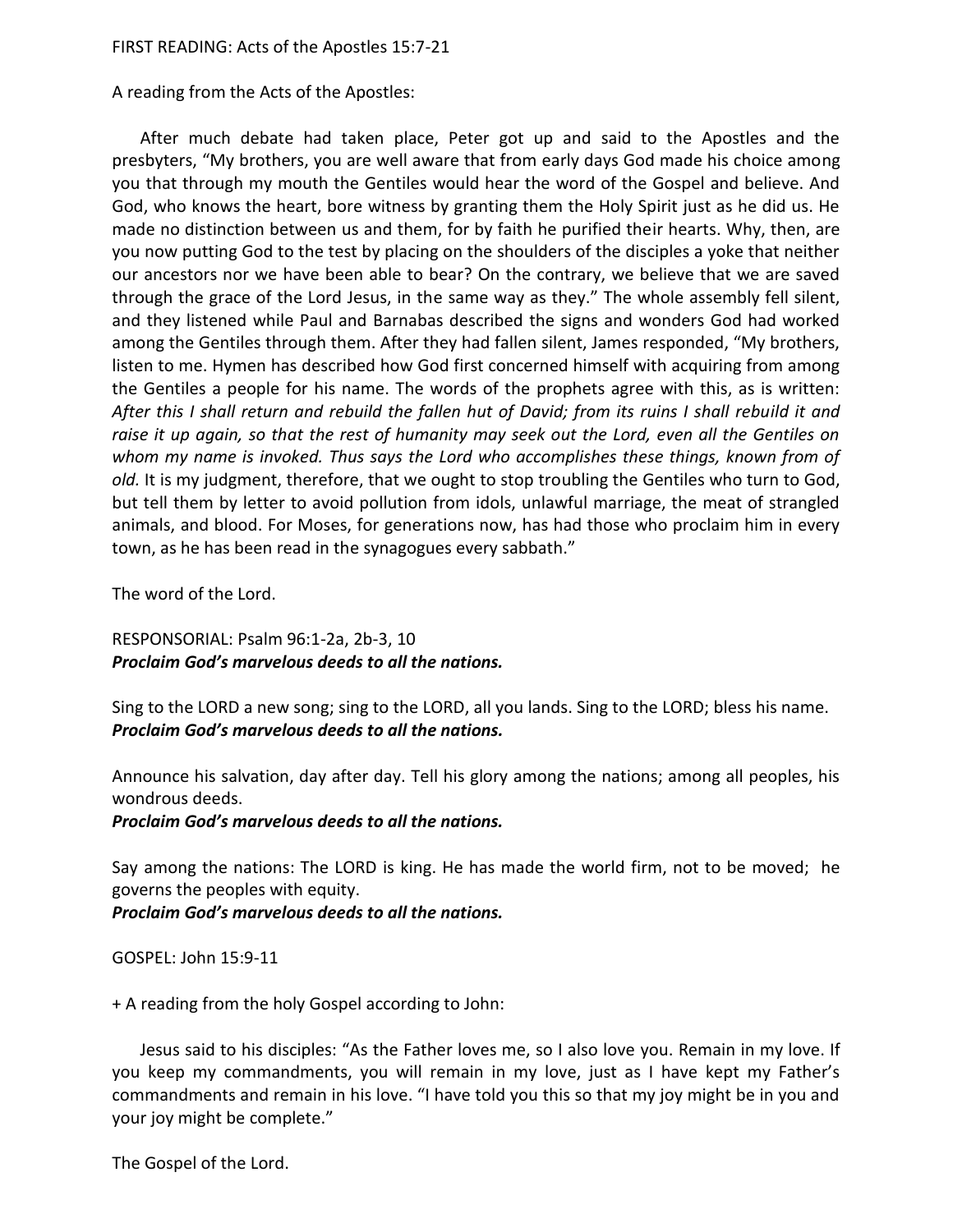## **Reflection for the 5th Thursday of Easter**

In the early days of the Church, Acts has told us that they were of one mind and heart. How long that lasted, we can't know. Chapter Fifteen of Acts told us of the true divisiveness that threatened to separate the Church for the first time in history. This has been a common theme that continues to this day. Today human hubris has separated Christ's Church into Catholic, Protestant and Orthodox churches. The problem then was of a mere practice, circumcision. The early Church was almost exclusively Jewish. Good, practical and faithful Jews also believed in Jesus as God's Anointed Son and, risen, the savior of the Human race. They were both Jewish and Christian at the same time. Such syncratic religious behavior is rare today for Christianity and Judaism parted ways to become separate world religions two millennia ago.

By the time of this event, most of the Jewish converts to Christ there ever were to be already were. More and more pagan Gentiles were coming to faith in Jesus. Was there to be an outward sign of faith in Jesus? There is no physical, outward sign of one's inner faith. Those who believe give witness by what they say and do. Baptism is a ritual that uses outward signs, but oil and water evaporate and dry. They are evanescent as opposed to lasting. Male circumcision was permanent.

Salvation is the issue here. Faith in God, accepting and living God's covenant are the means of being saved in Judaism. Circumcision was the sign of initiation into the tribe of Abraham. For Jewish men, it is the outward sign of being Jewish, not of God's saving grace. Jesus said, "For God so loved the world that he gave his only Son, so that everyone who believes in him might not perish but might have eternal life." (John 3:16 NAB) He also said, "No one can come to me unless the Father who sent me draw him, and I will raise him on the last day." (John 6:44 NAB) Jesus also gave one command, "As I have loved you, so you also should love one another. This is how all will know that you are my disciples, if you have love for one another." (John 13: 34-35 NAB) Love and faith are the only requirements and both are gifts we receive through God's amazing grace. The Holy Spirit led the Church to put these in action.

Any individual Christian's focus is never to be on how others have faith or how they love. It is to focus on our own faith and love. Judgment of others is always a sinner's option, of whom I am the first. It is also a trap for in it we act as judge in the place of God. Thus, by our attitude and actions, we are guilty of a greater sin, idolatry; God is the only judge. Since God is infinite, eternal and unconditional love, God always forgives sinners in compassion and mercy. God, in Jesus, became one like us, in all but sin, and knows, intimately what our lives and behavior will lead us. The Holy Spirit taught this to the Church and the Church acted on this too in its decision.

Their interpretation of Jesus words, the teaching of the love of God and the guidance of the Holy Spirit has led the Church to this day and to us. Can we learn and then live these lessons as we follow our journey to God and God's Kingdom? How can we live our gift of life, faith and God's love today? God knows in our violent times, during a deadly pandemic and with people's opinions taken at the level of eternal, unmoving truth, Christian witness to faith and God's love is still a beacon of hope and peace. We can know God's presence in all people we meet whether we agree with them, like them or not. "I am with you always, until the end of the age." (Matthew 28:20 NAB) These were Jesus parting words before ascending to his Father. This is a promise he made to us and the entire human race who may believe or not.